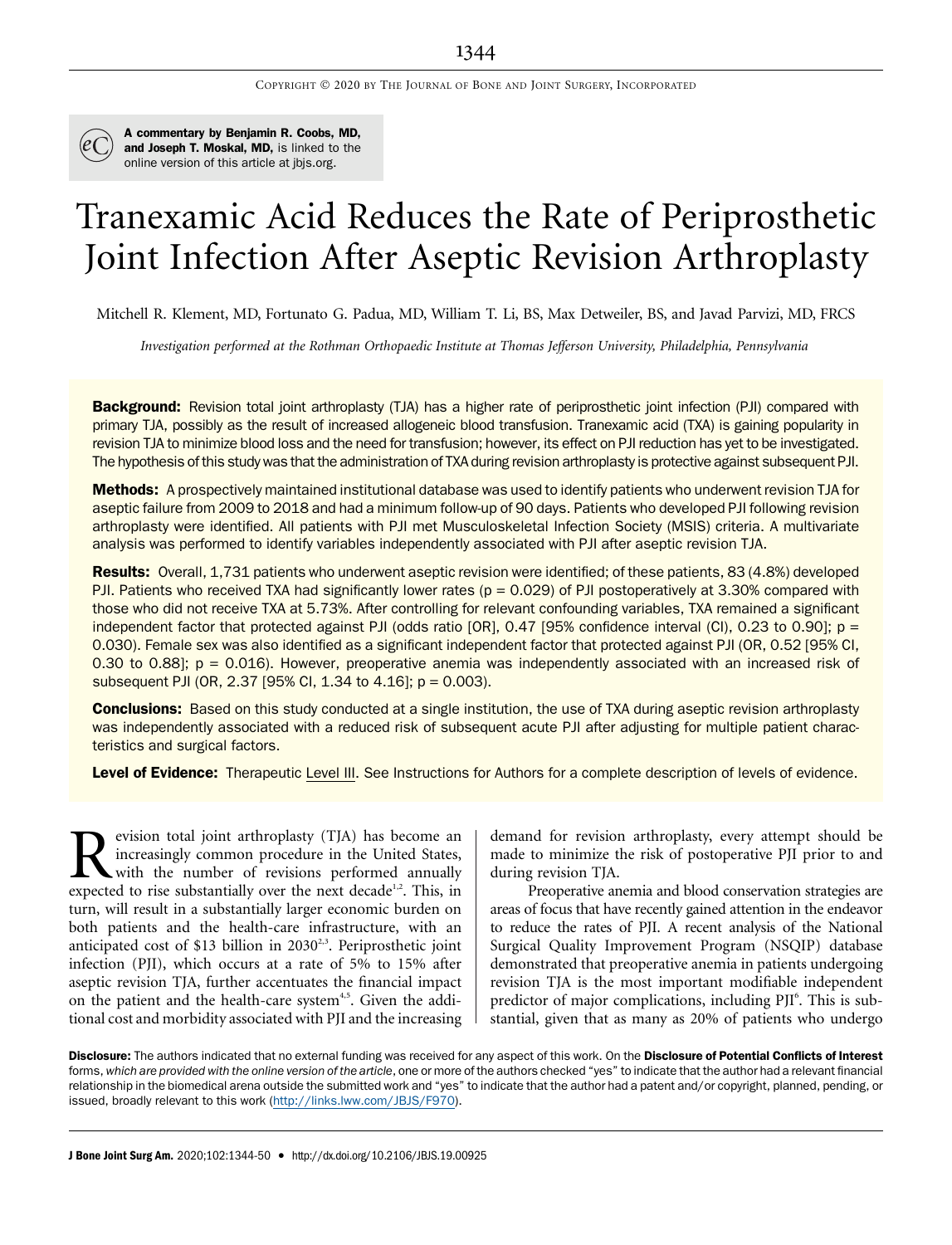TXA REDUCES THE RATE OF PJI AFTER ASEPTIC REVISION ARTHROPLASTY

| <b>TABLE I Characterization of Cohort by Minimum Length of</b><br><b>Follow-up</b> |                 |  |  |  |
|------------------------------------------------------------------------------------|-----------------|--|--|--|
| Minimum Follow-up                                                                  | No. of Patients |  |  |  |
| 90 days                                                                            | 1,731 (100%)    |  |  |  |
| 6 months                                                                           | 1,577 (91.1%)   |  |  |  |
| 1 year                                                                             | 1,237 (71.5%)   |  |  |  |
| 2 years                                                                            | 922 (53.3%)     |  |  |  |

revision TJA are estimated to present with anemia<sup>6,7</sup>. This relationship between preoperative anemia and an increased risk of infection demonstrates why blood conservation strategies, such as administration of tranexamic acid (TXA), are gaining traction among orthopaedic surgeons. Multiple studies have demonstrated the efficacy of TXA in reducing intraoperative blood loss and the need for postoperative transfusions following revision TJA<sup>8-16</sup>. Similar to preoperative anemia, allogeneic blood transfusions have also been associated with an increased risk of PJI<sup>17-20</sup>.

| Predictor                             | Total $(N = 1,731)$   | No TXA ( $N = 1,065$ ) | $TXA (N = 666)$     | P Value            |
|---------------------------------------|-----------------------|------------------------|---------------------|--------------------|
| Aget $(yr)$                           | 65.0 (57.0 to 72.0)   | 66.0 (57.0 to 74.0)    | 63.0 (56.0 to 70.0) | $< 0.001$ †        |
| Male sex§                             | 775 (44.8%)           | 483 (45.4%)            | 292 (43.8%)         | 0.573              |
| White race <sub>S</sub>               | 1,424 (82.3%)         | 890 (83.6%)            | 534 (80.2%)         | 0.502              |
| Body mass index† (kg/m <sup>2</sup> ) | 29.4 (25.8 to 33.5)   | 29.5 (25.9 to 34.2)    | 29.2 (25.8 to 32.9) | 0.167              |
| Diabetes                              | 217 (12.5%)           | 153 (14.4%)            | 64 (9.61%)          | 0.005 <sup>†</sup> |
| Rheumatologic disease§                | 95 (5.49%)            | 64 (6.01%)             | 31 (4.65%)          | 0.273              |
| Current smoker§                       | 139 (8.03%)           | 93 (8.73%)             | 46 (6.91%)          | 0.311              |
| Hypothyroidism§                       | 239 (13.8%)           | 156 (14.6%)            | 83 (12.5%)          | 0.226              |
| Coagulopathy§                         | 29 (1.68%)            | 25 (2.35%)             | 4 (0.60%)           | $0.010*$           |
| Previous myocardial infarction§       | 82 (4.74%)            | 77 (7.23%)             | 5(0.75%)            | $< 0.001$ †        |
| Cardiovascular disease§               | 20 (1.16%)            | 17 (1.60%)             | 3(0.45%)            | 0.052              |
| No. of previous revisions†,#          | $1.00$ (1.00 to 1.00) | 1.00 (1.00 to 1.00)    | 1.00 (1.00 to 1.00) | 0.029 <sup>†</sup> |
| Total hip arthroplasty§               | 1,070 (61.8%)         | 646 (60.7%)            | 424 (63.7%)         | 0.229              |
| Neuraxial anesthesia§                 | 1,289 (74.5%)         | 783 (73.5%)            | 506 (76.0%)         | 0.395              |
| Antibiotics administered§,**          | 1,541 (89.0%)         | 976 (91.6%)            | 565 (84.8%)         | $< 0.001$ †        |
| Anesthesia time† (min)                | 165 (136 to 202)      | 168 (139 to 209)       | 161 (132 to 191)    | $<0.001$ †         |
| Surgical time <sup>+</sup> (min)      | 123 (97.0 to 155)     | 125 (98.0 to 159)      | 122 (96.0 to 147)   | $0.024*$           |
| Tourniquet time+ (min)                | 97.0 (0.00 to 120)    | 108 (28.0 to 123)      | 0.00 (0.00 to 107)  | $0.002*$           |
| Estimated blood loss+ (mL)            | $0.00$ (0.00 to 0.00) | 0.00 (0.00 to 0.00)    | 0.00 (0.00 to 0.00) | $<0.001$ †         |
| Preoperative hemoglobin† (g/dL)       | 13.2 (12.1 to 14.2)   | 13.1 (11.9 to 14.1)    | 13.4 (12.4 to 14.3) | $< 0.001$ †        |
| Preoperative anemia§                  | 486 (28.1%)           | 336 (31.5%)            | 150 (22.5%)         | $<0.001$ †         |
| Intraoperative transfusion§           | 293 (16.9%)           | 226 (21.2%)            | 67 (10.1%)          | $<0.001$ †         |
| Postoperative transfusion§            | 226 (13.1%)           | 124 (11.6%)            | 102 (15.3%)         | $0.033*$           |
| Any transfusion§                      | 467 (27.0%)           | 311 (29.2%)            | 156 (23.4%)         | $0.010*$           |
| Units of blood received†, † †         | $0.00$ (0.00 to 0.00) | $0.00$ (0.00 to 0.00)  | 0.00 (0.00 to 0.00) | 0.198              |
| Postoperative hemoglobin† (g/dL)      | 9.70 (8.80 to 10.7)   | 9.60 (8.70 to 10.6)    | 9.80 (9.00 to 10.8) | $0.004*$           |
| Length of stay† (days)                | 3.00 (2.00 to 4.00)   | 3.00 (2.00 to 5.00)    | 2.00 (2.00 to 3.00) | $< 0.001$ †        |
| Any readmission§                      | 90 (5.20%)            | 66 (6.20%)             | 24 (3.60%)          | 0.079              |
| PJIS                                  | 83 (4.80%)            | 61 (5.73%)             | 22 (3.30%)          | 0.029#             |

\*Mann-Whitney U tests were used to compare groups on all continuous variables, and chi-square tests were used to compare groups on all categorical variables. All continuous variables required nonparametric analyses; therefore, median values and interquartile ranges were provided as descriptors in place of means and standard deviations. †The values are given as the median, with the interquartile range in parentheses. ‡Significant. §The values are given as the number of patients, with the percentage in parentheses. #The number of revision procedures on the involved joint prior to the index revision. \*\*Whether antibiotics were given before the incision (a small percentage of patients had antibiotics delayed so that culture specimens could be acquired, but the antibiotics were still administered within 1 hour of incision). ††The number of units of blood received postoperatively.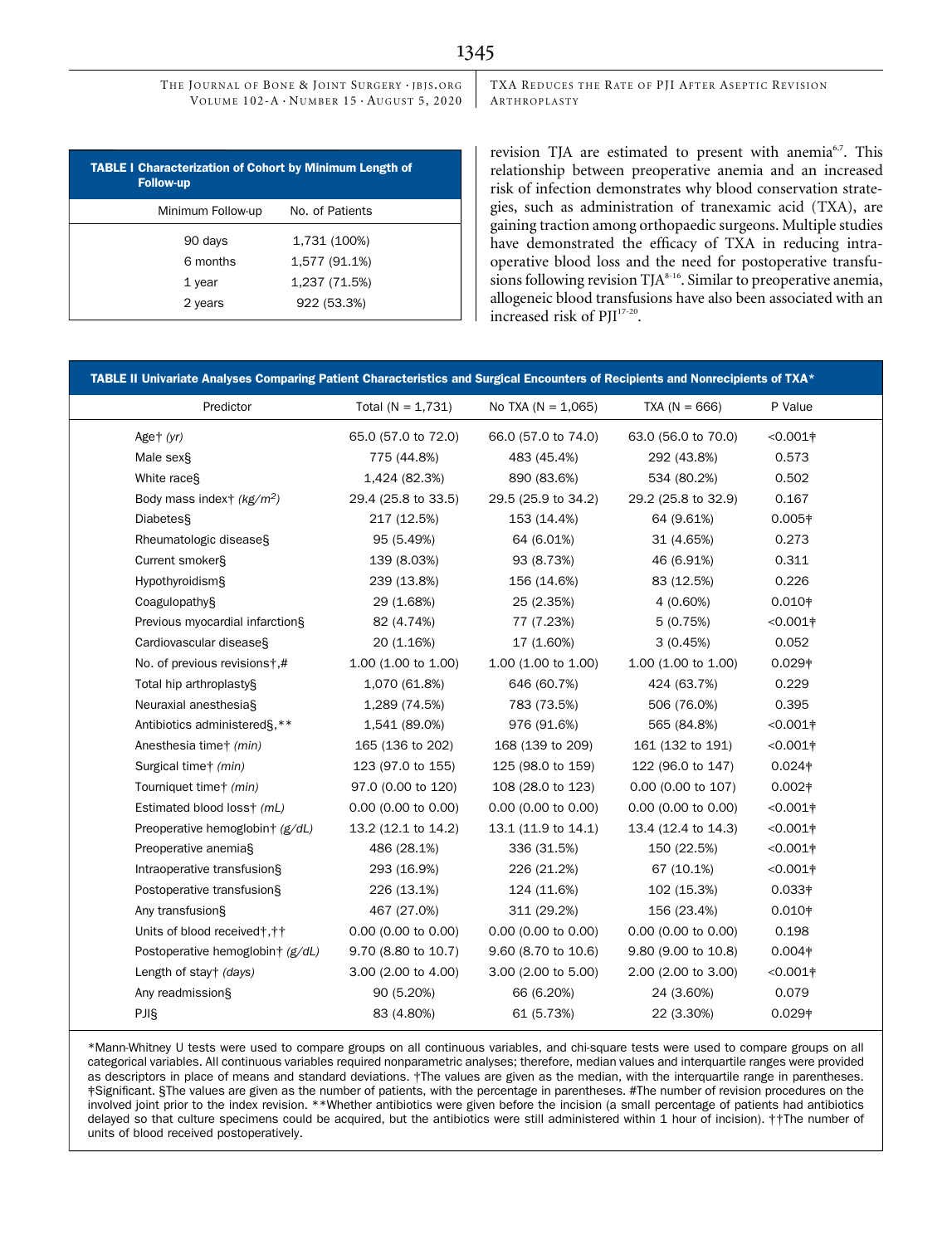TXA REDUCES THE RATE OF PJI AFTER ASEPTIC REVISION ARTHROPLASTY

The purpose of this study was to assess whether the administration of TXA reduces the rate of PJI after revision TJA for aseptic failures. Given that TXA effectively decreases the need for postoperative blood transfusions, which, in turn, have also been shown to confer an increased risk of PJI, it follows logically that the administration of TXA may reduce the occurrence of PJI. To our knowledge, no studies investigating the influence of TXA on postoperative PJI exist in the literature with regard to either primary or revision TJA. We sought to address this gap in medical knowledge and hypothesized that the administration of TXA during revision arthroplasty would be associated with a decreased incidence of subsequent PJI.

## Materials and Methods

Following approval from our institutional review board, aseptic total hip arthroplasty and total knee arthroplasty revisions performed from 2009 to 2018 were identified via a query of a prospectively maintained, single-institution, revision joint arthroplasty database. Every revision was performed by a surgeon fellowship-trained in joint arthroplasty. Overall, 1,731 aseptic revisions were included for analysis, with each patient followed either for a minimum of 90 days postoperatively or until demonstrating evidence of infection. Revisions were defined as aseptic if patients did not meet the Musculoskeletal Infection Society (MSIS) criteria for PJI following a review of documented encounters. Patients with a history of joint infection before the index TJA revision (native septic arthritis or previous periprosthetic joint infection after an open reduction and internal fixation) were excluded, as were patients who underwent an index TJA that was a conversion TJA and those with follow-up of <90 days with no evidence of infection. Patient attrition was captured at multiple time points to better describe follow-up, given the minimum of 90 days required for inclusion (Table I). The cohort was then divided into those who received TXA and those who did not receive TXA.

Patient demographic characteristics, comorbidities, operative characteristics, and perioperative data were collected and were compared across the 2 cohorts (Table II). Preoperative anemia was defined according to the World Health Organization (WHO) definition of hemoglobin <13.0 g/dL for men and <12.0 g/dL for women. All patients in the study who received TXAwere administered a single 1-g dose intravenously prior to making the incision. All patients were risk-stratified and received chemoprophylaxis for venous thromboembolism as indicated by their risk profile<sup>21</sup>. Low-risk patients received aspirin for venous thromboembolism prophylaxis (81 mg or 325 mg twice a day) for 4 weeks postoperatively. High-risk patients received either enoxaparin or warfarin depending on surgeon preference. All PJIs were confirmed with a manual chart review to ensure that MSIS criteria were met.

Treatment groups (TXA compared with no TXA) were assessed for differences in categorical variables using chi-square tests and continuous variables using Mann-Whitney U tests, as all continuous variables were nonparametric. Preliminary statistical analyses were performed using bivariate logistic regression to determine whether any collected surgical or patient characteristic had an association with the likelihood of postoperative PJI. Any variables that approached a significant relationship with PJI outcomes ( $p < 0.25$ , as recommended by Hosmer and Lemeshow<sup>22</sup>) were included in the multivariate regression analysis. The multivariate logistic regression analysis was used to assess whether the variables that approached significance in predicting PJI outcomes in the bivariate analyses remained predictive when controlling for confounding variables. Some variables that approached significance on the bivariate regression were removed from the final model for logical reasons, such as whether patients had been readmitted for any reason, as a large majority of readmissions were due to PJI. Therefore, assessing the predictive effect of readmission on PJI would be nonsensical. Some variables were also removed from the final model because of their similarity and collinearity with other variables. For example, anesthesia time was removed from the final model to correct for collinearity with surgical time, which we deemed a more meaningful variable to include in the analysis of risk factors for PJI. The preoperative hemoglobin level was also removed from the multivariate analysis as this metric is incorporated within another variable, preoperative anemia. The same reasoning was used for removal of the receipt of intraoperative blood and postoperative transfusion from the final model, as these variables were incorporated within any transfusion and postoperative transfusion units. A final multivariate logistic regression with the remaining predictors was used to identify variables independently associated with PJI. Variables that had little to no predictive effect on PJI

| <b>TABLE III Multivariate Logistic Regression Analysis*</b> |                               |          |  |  |  |
|-------------------------------------------------------------|-------------------------------|----------|--|--|--|
| Predictor                                                   | OR†                           | P Value  |  |  |  |
| Female sex                                                  | 0.52 (0.30 to 0.88)           | $0.016+$ |  |  |  |
| Body mass index                                             | 1.03 (0.99 to 1.08)           | 0.143    |  |  |  |
| Diabetes                                                    | $0.49(0.18 \text{ to } 1.14)$ | 0.127    |  |  |  |
| Coagulopathy                                                | 2.51 (0.53 to 8.38)           | 0.178    |  |  |  |
| Previous myocardial infarction                              | 2.17 (0.67 to 6.51)           | 0.175    |  |  |  |
| Charlson Comorbidity Index                                  | $0.93(0.67 \text{ to } 1.24)$ | 0.639    |  |  |  |
| No. of previous revisions                                   | 1.28 (0.90 to 1.78)           | 0.119    |  |  |  |
| Surgical time                                               | 1.00 (1.00 to 1.01)           | 0.156    |  |  |  |
| Preoperative anemia                                         | 2.37 (1.34 to 4.16)           | $0.003*$ |  |  |  |
| Any transfusion                                             | $0.69(0.34 \text{ to } 1.33)$ | 0.279    |  |  |  |
| Units of blood received                                     | 1.07 (0.72 to 1.54)           | 0.724    |  |  |  |
| Antibiotics administered                                    | $0.25(0.07)$ to 1.02)         | $0.034*$ |  |  |  |
| Length of stay                                              | $0.99(0.91 \text{ to } 1.07)$ | 0.891    |  |  |  |
| TXA administered                                            | 0.47 (0.23 to 0.90)           | $0.030*$ |  |  |  |

\*This analysis demonstrates that administration of TXA independently protects against PJI after revision TJA even when controlling for multiple confounding variables. The analysis also revealed that female sex and perioperative administration of antibiotics are independent factors in protecting against PJI. Preoperative anemia significantly increased the risk of PJI. †The values are given as the OR, with the 95% CI in parentheses. ‡Significant.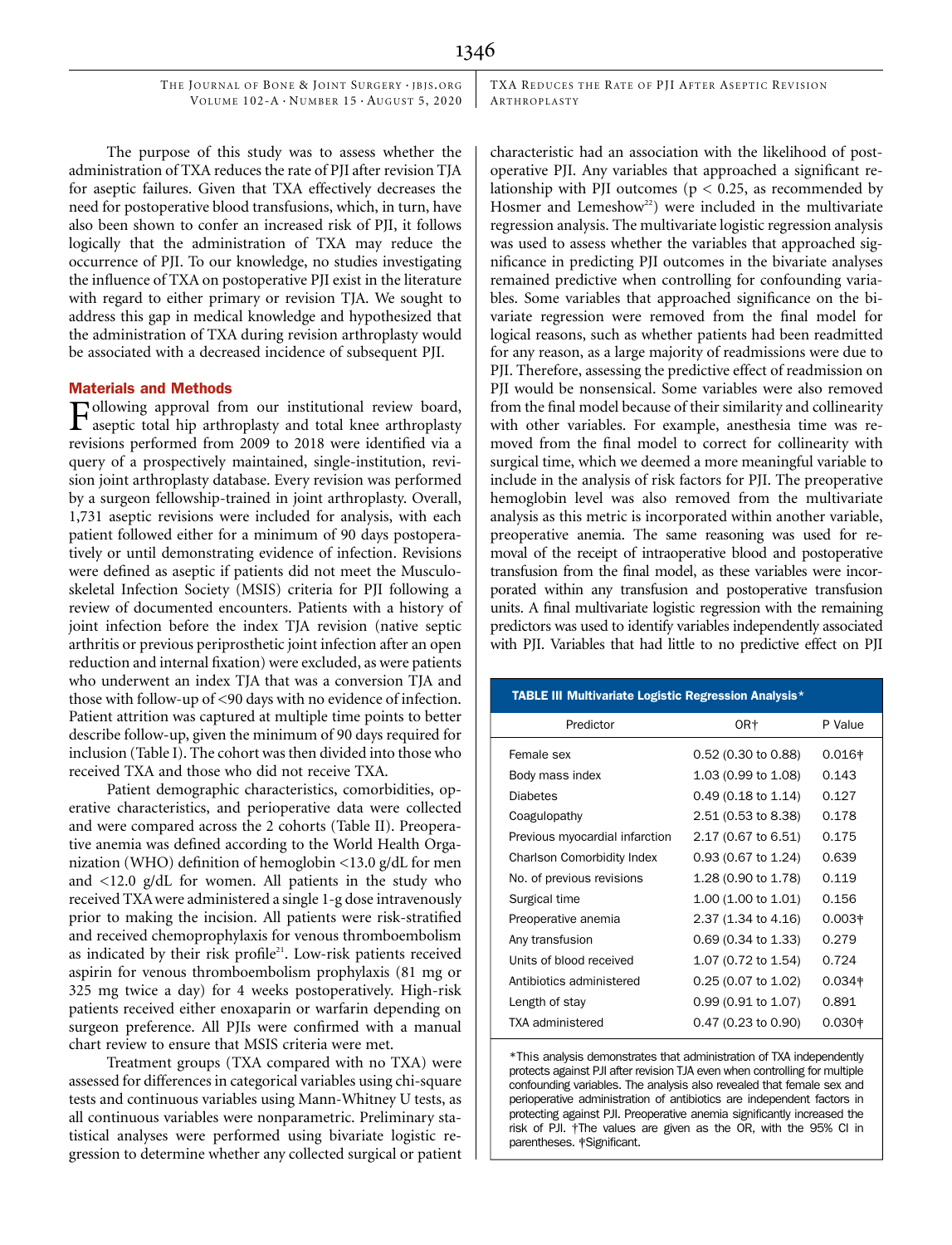TXA REDUCES THE RATE OF PJI AFTER ASEPTIC REVISION ARTHROPLASTY

outcomes ( $p > 0.75$ ) following initial multivariate regression were removed to better assess the predictive relationship of the remaining variables with PJI (Table III).

Following multivariate analysis, preoperative anemia and receipt of TXA were found to be significant predictors of PJI. We sought to identify any interaction between TXA administration and preoperative anemia using a simple logistic regression, given that the incidence of preoperative anemia was significantly different between treatment groups on univariate analysis. We performed a time-to-event analysis to identify the effect of TXA on infectionfree survival. All statistical analyses were performed using R Studio, version 3.5.1 (R Foundation for Statistical Computing).

#### **Results**

In the combined cohort, the incidence of PJI after aseptic<br>revision was 4.8%. The prevalence of preoperative anemia revision was 4.8%. The prevalence of preoperative anemia was 28.1%, and the rate of blood transfusion was 27.0%. Of the total cohort, 38.5% (666 patients) received TXA. The mean time from revision TJA to PJI was 10.3 months (range, 0.1 to 87.1 months). Included patients had a mean follow-up of 35.3 months (range, 3.0 to 118.6 months).

The univariate analyses revealed significant differences in characteristics between the 2 treatment groups, including age, Charlson Comorbidity Index, surgical duration, preoperative hemoglobin levels, and rates of transfusion (all  $p < 0.05$ ) (Table II). The incidence of PJI in patients who received TXA (3.30%) was significantly lower than in those who did not receive TXA (5.73%)  $(p = 0.029)$ .

After controlling for confounding variables using multivariate regression, TXA remained associated with a decreased risk of PJI (odds ratio [OR], 0.47 [95% confidence interval (CI), 0.23 to  $0.90$ ];  $p = 0.030$ ). Female sex also demonstrated a protective effect against PJI (OR, 0.52 [95% CI, 0.30 to 0.88];  $p = 0.016$ ). Preoperative anemia was the only factor identified that was associated with an increased risk of PJI after revision TJA (OR, 2.37 [95% CI, 1.34 to 4.16];  $p = 0.003$  (Table III). The relationship between lower preoperative hemoglobin and increased risk of PJI was modified by the receipt of TXA (Fig. 1). The



#### Fig. 1

Graph demonstrating the relationship between preoperative hemoglobin values and the probability of aseptic revision TJA resulting in subsequent PJI when stratified by TXA use (the red line indicates no TXA, and the blue line indicates TXA). The risk of PJI is significantly higher with decreasing hemoglobin levels  $(OR, 0.75 [95\% CI, 0.66 to 0.85]; p < 0.001]$ ), but this effect is noticeably reduced via receipt of TXA  $(OR, 0.61 [95\% CI, 0.36 to 1.00]; p = 0.056)$ . The figure and statistics were derived from a multivariate logistic regression assessing only the association of preoperative hemoglobin levels and administration of TXA with the development of PJI.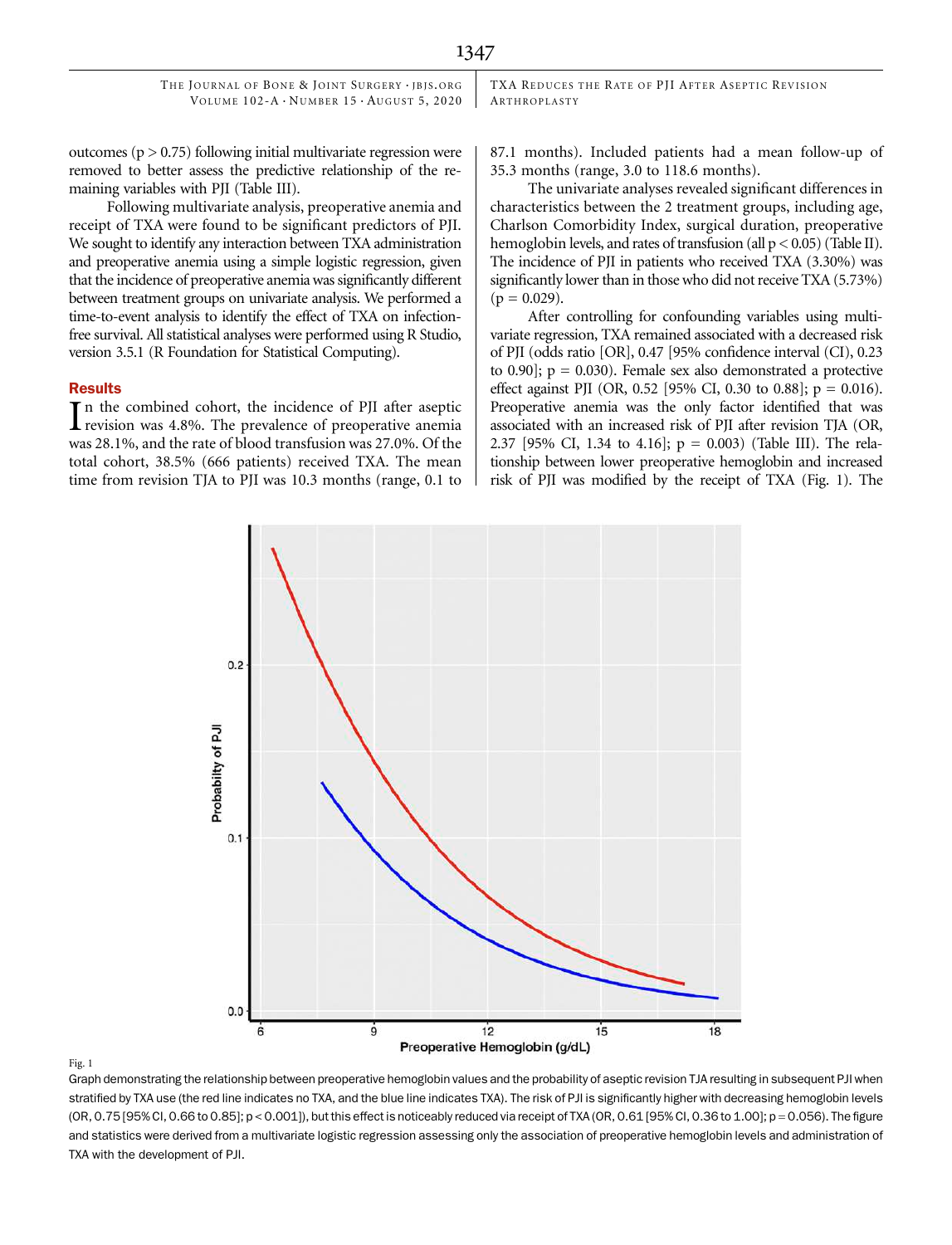

Fig. 2

Time-to-event analysis demonstrating that the likelihood of infection-free survival in the 90-day postoperative period is increased by receipt of TXA.

40

Time to Infection (days)

60

20

likelihood of infection-free survival was also increased by the receipt of TXA (Fig. 2).

0

0.98

0.96

0.94

# **Discussion**

 $\mathbf R$  preoperative anemia and infection in both primary<sup>23-25</sup> and  $\mathbb R^{16,725}$   $\mathbb R^{16,725}$ revision  $TJA<sub>6,7,25</sub>$ . The results reported in this institutional study are consistent with national databases demonstrating that preoperative anemia is independently associated with PJI after TJA. The exact reason for the latter association is not clear but is most likely multifactorial. One possible explanation is that preoperative anemia may indicate a more comorbid host and results in reduced oxygen-carrying capacity to the tissues<sup>6,7</sup>. Preoperative anemia is also the strongest predictor for postoperative allogeneic blood transfusion<sup>26-28</sup>, and allogeneic blood transfusion itself has also been associated with increased rates of infection<sup>19,20,29</sup>. Transfusion-related immunomodulation is a well-known adverse effect of blood transfusion that could explain the reported increase in infection<sup>30</sup>. Despite the latter hypotheses, data related to this issue have been inconsistent, especially in studies controlling for confounding variables where the association between transfusion and infection was lost<sup>17,18,31</sup>. This was also the case in our study, which demonstrated that, although transfusion had a significant relationship in predicting PJI on preliminary bivariate analysis ( $p < 0.05$ ), the strength of this relationship was weakened when controlling for confounding variables via multivariate regression ( $p = 0.279$ ).

It would stand to reason that, if one could limit blood loss and avoid the need for allogeneic blood transfusion, a reduction in infection may be possible. TXA has consistently demonstrated an ability to limit blood loss and the need for allogeneic blood transfusion<sup>32,33</sup>. In the current study, TXA was indeed associated with a reduced risk of PJI within 90 days after a surgical procedure after controlling for potential confounding variables. To our knowledge, this is the first study to investigate this association in the TJA literature.

80

This study has several strengths. First, we had the ability to access the patient charts to determine if a patient underwent a revision surgical procedure for aseptic or septic reasons. Although no test or algorithm for the diagnosis of PJI is 100% sensitive, there is likely to be less error arising from a manual review assessing whether patients met diagnostic criteria for PJI than would be found when relying on coding, for example<sup>6,7</sup>. This is coupled with the fact that the revision TJA database is prospectively maintained by research staff to ensure that the information within it is accurate. Second, the ability to query medication administration, such as TXA, allows us to reliably assess its effect on target outcomes over many consecutive cases. Third, many factors that have previously been correlated with infection were recorded and were included in the final multivariate model. Finally, we included a standardized, widely accepted definition for PJI within a defined follow-up period.

Despite its many strengths, this study was not without limitations. First, the retrospective study design with all its inherent biases included potential selection bias with regard to the receipt of TXA and the possibility of distinctly different treatment groups. Although we attempted to minimize this bias

# 1348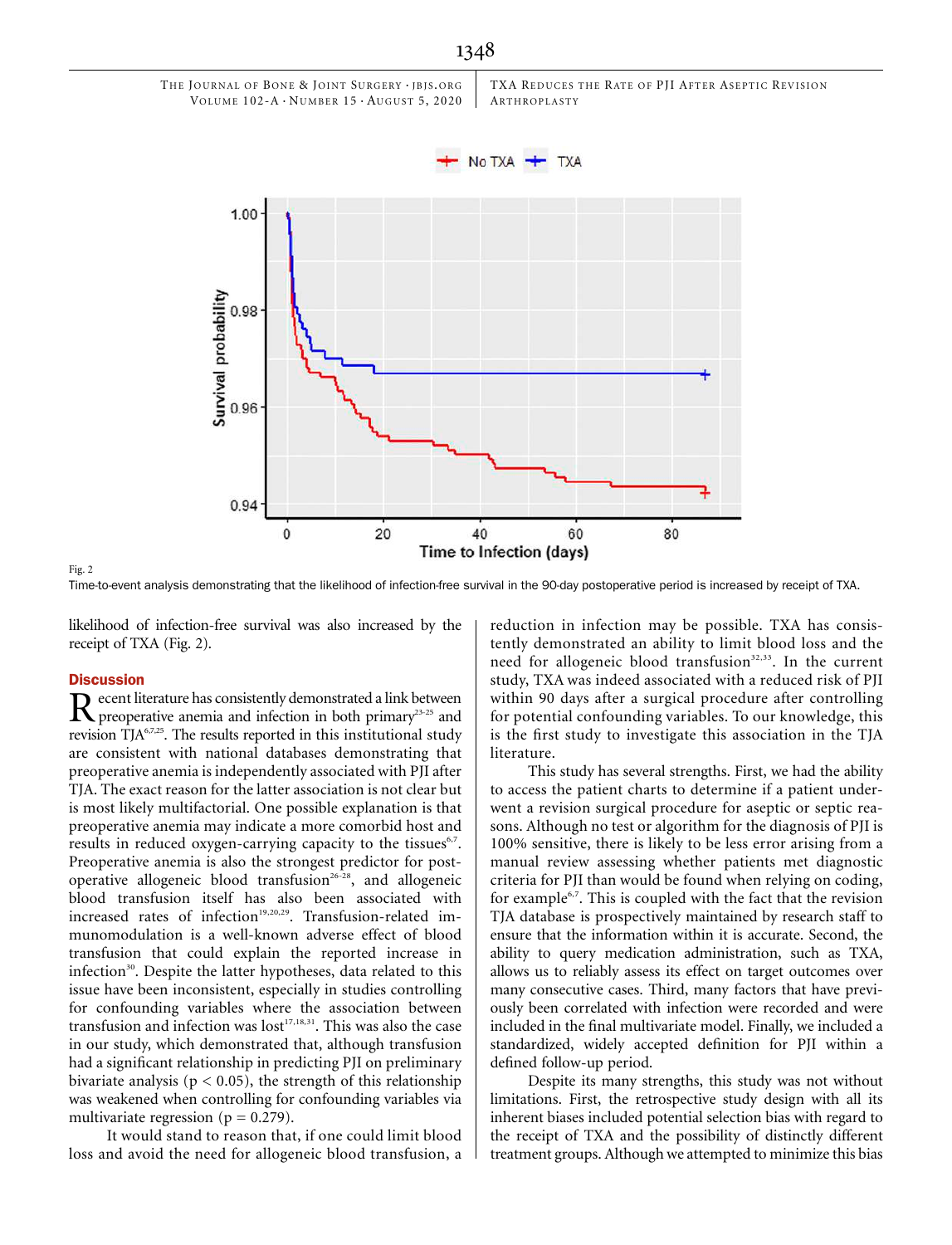TXA REDUCES THE RATE OF PJI AFTER ASEPTIC REVISION ARTHROPLASTY

with multivariate analyses, it is possible that some degree of selection bias remained. Second, the data from this study were derived from patients at an urban-based, tertiary care center that consistently accommodates a large number of revision TJAs, so the results may not be generalizable to all practice settings. Third, only a little over one-third of patients undergoing aseptic revision TJA received TXA. This may be explained by the slow implementation of this practice given the relative paucity of empirical literature on TXA in revision surgical procedures compared with primary arthroplasties at present. However, as familiarity with the use of TXA increases and literature emphasizing its safety continues to grow<sup>34-36</sup>, our institution has broadened the indications for its use in revision TJA. Fourth, the study included patients who underwent procedures performed by numerous fellowshiptrained arthroplasty surgeons with different preferences that may have introduced variability in surgical and postoperative protocols. Finally, although one-half of the cohort had followup of >2 years, the minimum follow-up required for inclusion in this study was 90 days. We believe that this was sufficient follow-up for the current study, as we were attempting to isolate the effect that a variable changed during the time of a surgical procedure had on PJI. A specific patient comorbidity, such as diabetes, or other patient factors that were present before, during, and after the procedure may have continued to predispose the patient to an increased risk of PJI and to thereby warrant longer follow-up. However, a 1-time medication given during a surgical procedure was likely to have a brief protective period, and, thus, we believe that 90 days were sufficient to capture this effect. Nonetheless, we sought to

1. Kurtz S, Ong K, Lau E, Mowat F, Halpern M. Projections of primary and revision hip and knee arthroplasty in the United States from 2005 to 2030. J Bone Joint Surg Am. 2007 Apr;89(4):780-5.

- 2. Li WT, Klement MR, Foltz C, Sinensky A, Yazdi H, Parvizi J. Highlighting the roles of anemia and aspirin in predicting ninety-day readmission following aseptic revision total joint arthroplasty. J Arthroplasty. 2020 Feb;35(2):490-4. Epub 2019 Sep 14.
- 3. Bhandari M, Smith J, Miller LE, Block JE. Clinical and economic burden of revision knee arthroplasty. Clin Med Insights Arthritis Musculoskelet Disord. 2012;5:89-94. Epub 2012 Dec 5.

4. Jafari SM, Coyle C, Mortazavi SM, Sharkey PF, Parvizi J. Revision hip arthroplasty: infection is the most common cause of failure. Clin Orthop Relat Res. 2010 Aug; 468(8):2046-51.

5. Mortazavi SM, Schwartzenberger J, Austin MS, Purtill JJ, Parvizi J. Revision total knee arthroplasty infection: incidence and predictors. Clin Orthop Relat Res. 2010 Aug;468(8):2052-9.

6. Liodakis E, Bergeron SG, Zukor DJ, Huk OL, Epure LM, Antoniou J. Perioperative complications and length of stay after revision total hip and knee arthroplasties: an analysis of the NSQIP database. J Arthroplasty. 2015 Nov;30(11):1868-71. Epub 2015 May 22.

7. Lu M, Sing DC, Kuo AC, Hansen EN. Preoperative anemia independently predicts 30-day complications after aseptic and septic revision total joint arthroplasty. J Arthroplasty. 2017 Sep;32(9S):S197-201. Epub 2017 Mar 21.

8. Aguilera X, Videla S, Almenara M, Fernandez JA, Gich I, Celaya F. Effectiveness of tranexamic acid in revision total knee arthroplasty. Acta Orthop Belg. 2012 Feb; 78(1):68-74.

9. Kazi HA, Fountain JR, Thomas TG, Carroll FA. The effect of bolus administration of tranexamic acid in revision hip arthroplasty. Hip Int. 2012 Nov-Dec;22(6):615-20. 10. Noordin S, Waters TS, Garbuz DS, Duncan CP, Masri BA. Tranexamic acid reduces allogenic transfusion in revision hip arthroplasty. Clin Orthop Relat Res. 2011 Feb;469(2):541-6.

address this limitation by characterizing attrition at different time points and performing time-to-event analyses.

In conclusion, the current study is the first, to our knowledge, to demonstrate that the administration of TXA to patients undergoing revision arthroplasty for aseptic failures was associated with a marked reduction in the rate of acute PJI. The relationship between blood management and PJI merits further evaluation and additional studies will be needed to confirm that the administration of TXA reduces PJI in other patient populations undergoing arthroplasty.  $\blacksquare$ 

NOTE: The authors especially thank Matthew Sherman, whose help with statistical analyses was instrumental.

Mitchell R. Klement, MD1,2 Fortunato G. Padua, MD<sup>1</sup> William T. Li, BS<sup>1</sup> Max Detweiler, BS<sup>1</sup> Javad Parvizi, MD, FRCS<sup>1</sup>

<sup>1</sup>Rothman Orthopaedic Institute at Thomas Jefferson University, Philadelphia, Pennsylvania

2Orthopaedic Associates of Wisconsin, Pewaukee, Wisconsin

Email address for J. Parvizi: [javadparvizi@gmail.com](mailto:javadparvizi@gmail.com)

ORCID iD for M.R. Klement: [0000-0002-6080-3054](http://orcid.org/0000-0002-6080-3054) ORCID iD for F.G. Padua: [0000-0001-5631-8593](http://orcid.org/0000-0001-5631-8593) ORCID iD for W.T. Li: [0000-0003-0202-4850](http://orcid.org/0000-0003-0202-4850) ORCID iD for M. Detweiler: [0000-0001-8195-8170](http://orcid.org/0000-0001-8195-8170) ORCID iD for J. Parvizi: [0000-0002-6985-5870](http://orcid.org/0000-0002-6985-5870)

### **References**

11. Ortega-Andreu M, Talavera G, Padilla-Eguiluz NG, Perez-Chrzanowska H, Figueredo-Galve R, Rodriguez-Merchán CE, Gómez-Barrena E. Tranexamic acid in a multimodal blood loss prevention protocol to decrease blood loss in revision total knee arthroplasty: a cohort study. Open Orthop J. 2016 Sep 23;10:439-47.

12. Park KJ, Couch CG, Edwards PK, Siegel ER, Mears SC, Barnes CL. Tranexamic acid reduces blood transfusions in revision total hip arthroplasty. J Arthroplasty. 2016 Dec;31(12):2850-55.e1. Epub 2016 Jun 7.

13. Phillips SJ, Chavan R, Porter ML, Kay PR, Hodgkinson JP, Purbach B, Reddick AH, Frayne JM. Does salvage and tranexamic acid reduce the need for blood transfusion in revision hip surgery? J Bone Joint Surg Br. 2006 Sep;88(9):1141-2.

14. Samujh C, Falls TD, Wessel R, Smith L, Malkani AL. Decreased blood transfusion following revision total knee arthroplasty using tranexamic acid. J Arthroplasty. 2014 Sep;29(9)(Suppl):182-5. Epub 2014 May 24.

15. Smit KM, Naudie DD, Ralley FE, Berta DM, Howard JL. One dose of tranexamic acid is safe and effective in revision knee arthroplasty. J Arthroplasty. 2013 Sep; 28(8)(Suppl):112-5. Epub 2013 Aug 13.

16. Wu YG, Zeng Y, Yang TM, Si HB, Cao F, Shen B. The efficacy and safety of combination of intravenous and topical tranexamic acid in revision hip arthroplasty: a randomized, controlled trial. J Arthroplasty. 2016 Nov;31(11):2548-53. Epub 2016 Apr 12.

17. Tornero E, Pereira A, Bravo J, Angulo S, Basora M, Marcos M, Soriano A. Transfusion of packed red blood cells stored >14 days was associated with a higher risk of infection after hip revision arthroplasty. Hip Int. 2016 Mar-Apr;26(2):132-7. Epub 2016 Feb 26.

18. Newman ET, Watters TS, Lewis JS, Jennings JM, Wellman SS, Attarian DE, Grant SA, Green CL, Vail TP, Bolognesi MP. Impact of perioperative allogeneic and autologous blood transfusion on acute wound infection following total knee and total hip arthroplasty. J Bone Joint Surg Am. 2014 Feb 19;96(4):279-84.

19. Friedman R, Homering M, Holberg G, Berkowitz SD. Allogeneic blood transfusions and postoperative infections after total hip or knee arthroplasty. J Bone Joint Surg Am. 2014 Feb 19;96(4):272-8.